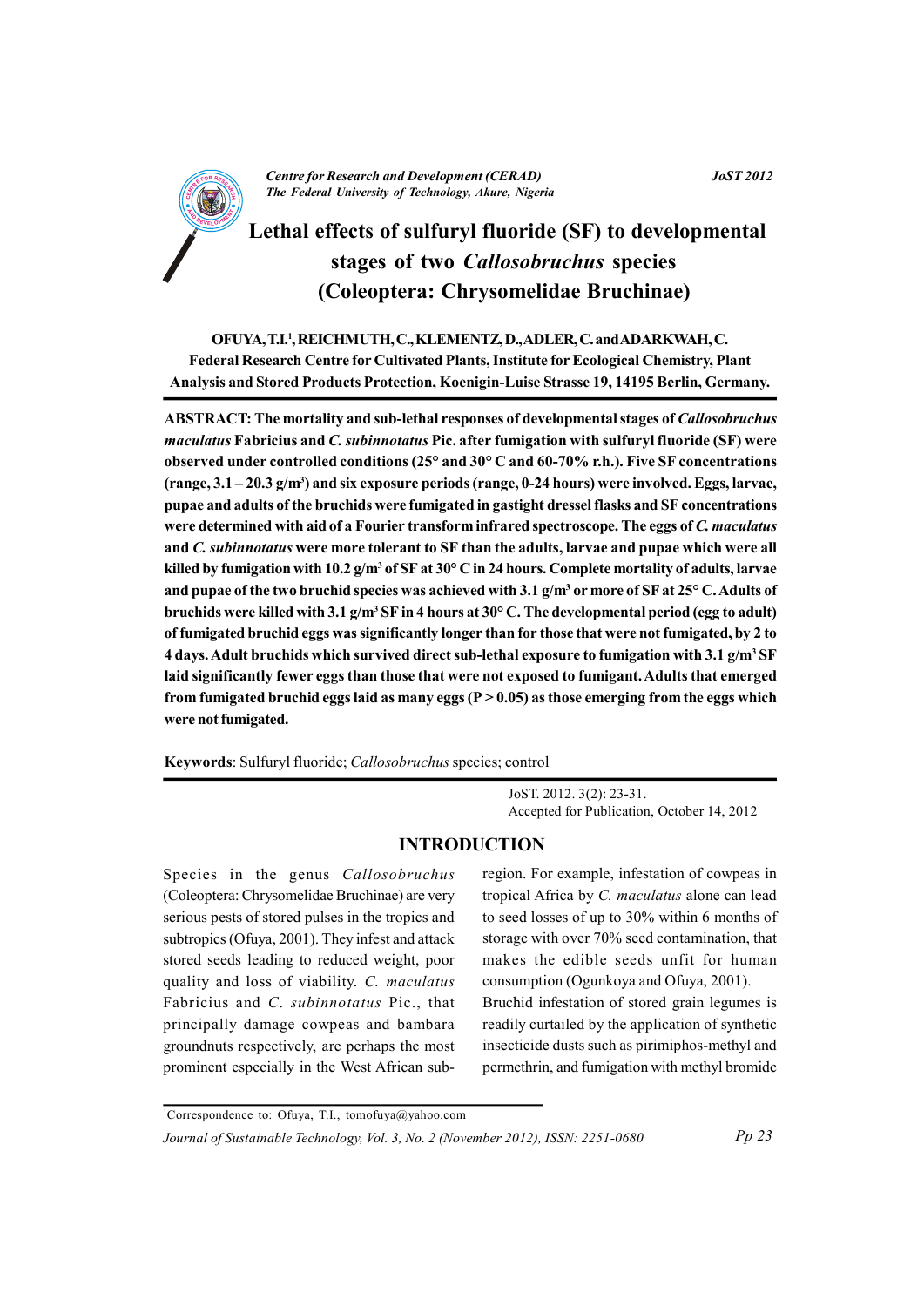and phosphine (Ofuya, 2001). However, these effective synthetic insecticides have some drawbacks such as development of resistance by insect pests and adverse effects on the environment. C. maculatus resistance to pirimiphos-methyl treatment has been reported in Nigeria (Odevemi et al., 2006). Phosphine resistance has reached sufficient levels to cause control problems in developing countries where there has been widespread misuse of the fumigant (Bell et al., 2003; Yuchi et al., 2008). Methyl bromide has been identified as an ozone depleting chemical and its use is to be discontinued in all countries by 2015 under an international agreement known as the Montreal Protocol (Bell, 2000; Thoms et al., 2008). Prior to

Eggs, larvae, pupae and adults of C. *maculatus* and C. subinnotatus used in this study were obtained from cultures maintained at Institute for Ecological Chemistry, Plant Analysis and Stored Products Protection, Berlin, Germany at  $26^{\circ}$  C and  $65 - 70\%$  relative humidity. Mung bean seeds were used as hosts in rearing the beetles and were also used for this experiment. The developmental stages of the two bruchids were treated at the following ages: adults  $\leq 3$ days), eggs  $(< 2$  days), larvae  $(12-15$  days) and pupae (0-3 days) following the methods of Mbata and Reichmuth (1996) and Ofuya and Reichmuth (2002). Dissected infested seeds were observed to confirm insect stages being treated with respect to larvae and pupae. Batches of 50 eggs on approximately 20 seeds, 50 larvae or pupae within the seeds or 20 adults, were placed separately in wire cages (8.0 cm long and 1.5 cm diameter) closed with rubber stoppers and exposed to SF in gastight dressel flasks. The moisture content of the air in the flasks were adjusted to about 65% by air recirculation through a saturated solution of - T.I. Ofuya, et al.

the 1980s, the fumigant sulfuryl fluoride (SF) has been used successfully for the control of termites in wood (Price, 1985). However, SF is now being registered for use for the control of stored products pest insects in many parts of the world (Thoms et al., 2008). SF is a biologically active inorganic chemical that is colourless, odourless, non-corrosive and non-flammable and essentially non-reactive in working airborne concentrations (Schneider et al., 2003). There has not been adequate research on the lethal effects of SF to bruchid pests of stored legumes. This paper reports mortality and sub-lethal responses of developmental stages of C. maculatus and C. subinnotatus after fumigation with SF.

### **MATERIALS AND METHODS**

NaNO<sub>2</sub> (Solomon, 1952) with the aid of a pump (Baltaci et al., 2009). The developmental stages were exposed to SF with the aid of A Fourier transform infrared spectroscope (FTIR) (GASMET) as clearly described by Baltaci et al. (2009). The target SF concentrations for adults were 3.0, 5.0 and 10.0  $g/m^3$  and those for eggs, larvae and pupae were  $3.0, 5.0, 10.0, 15.0$  and  $20.0$  g/m<sup>3</sup>. However, the actual concentrations in the dressel flasks during fumigation as indicated on the computer are summarized in the results. The exposure period to the respective concentrations for all developmental stages was 24 hours, and at two different temperatures of  $25^{\circ}$  and  $30^{\circ}$  C. For each developmental stage and at each temperature, there was a control which was not exposed to SF but also humidified. The treatments for each developmental stage were replicated three times. The replication was simultaneous because a desired concentration was often difficult to achieve when repeated. Emergence of adults from exposed eggs, larvae

and pupae, and outright death of exposed adults were observed and recorded as described by

Journal of Sustainable Technology, Vol. 3, No. 2 (November 2012), ISSN: 2251-0680

 $Pp24$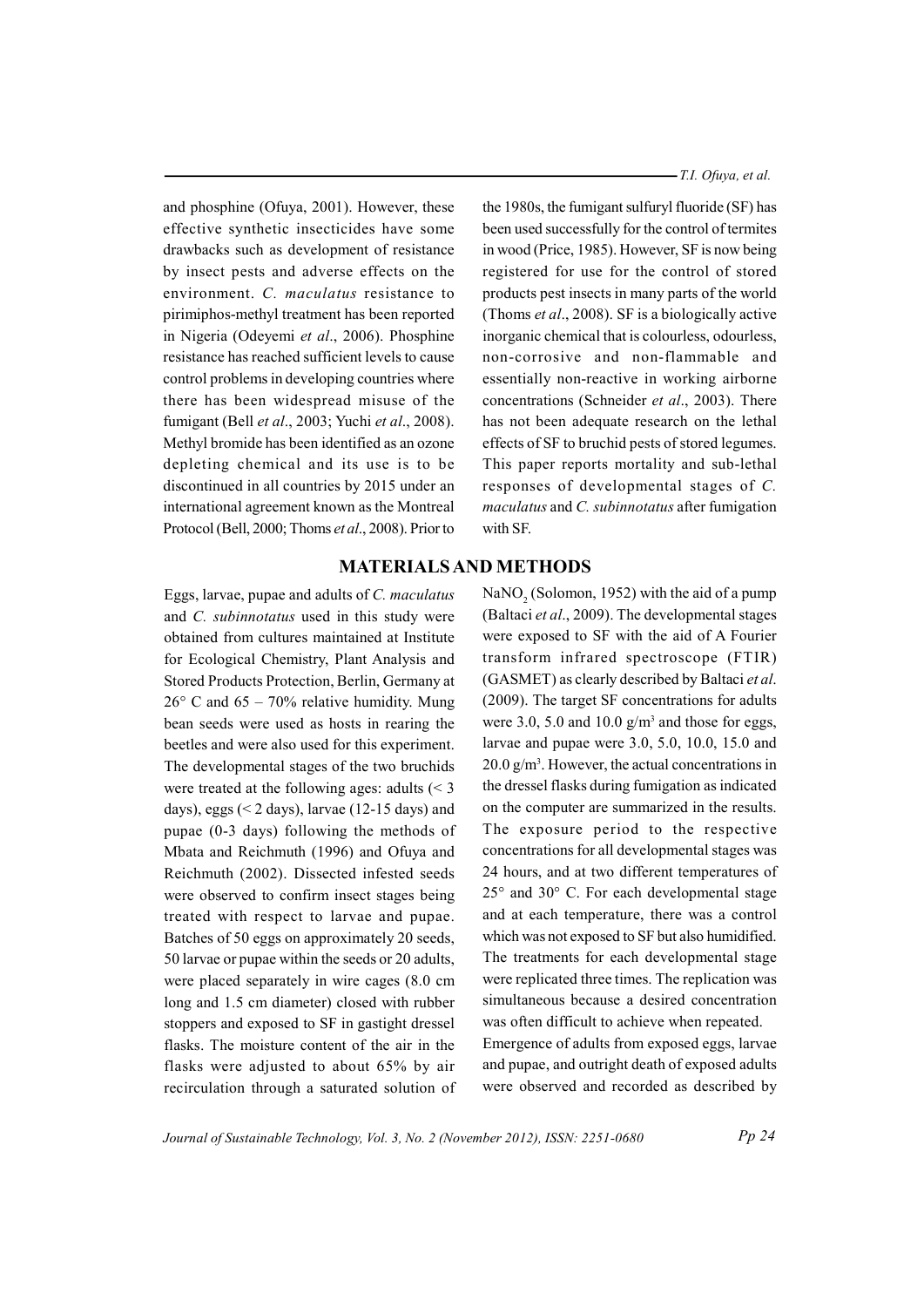- Lethal effects of sulfuryl fluoride on Callosobruchus species

Mbata and Reichmuth (1996) and Ofuya and Reichmuth (2002). Mortality in the adults was checked 24 hours after the exposure period, at which time insects putatively anaesthesized by SF were expected to have recovered. For the eggs, larvae and pupae, the treated seeds were placed separately in dishes and incubated at 30° C and adult emergence was recorded after sufficient time for completion of development (Ofuya, 2001). Percent mortality in each stage was calculated and corrected using Abbott's  $(1925)$  procedure.

The mortality of freshly emerged adults when fumigated with SF at a concentration of 3.1  $\pm$  $0.08$  g/m<sup>3</sup> and exposed over different periods of 0.5, 1, 2, 3, 4 and 5 hours at  $30^{\circ}$  C was also determined.

The sub-lethal effects of exposure of the eggs and adults of the two bruchids to SF fumigation regime which did not result in total mortality were also determined. The developmental period (egg laying to adult emergence) was recorded for 50 individuals emerging from eggs exposed to each SF regime. Adult emergence was observed for up to 45 days post-oviposition. The fecundity of 15 females emerging from fumigated eggs and those surviving fumigation as adults was determined by observing egg deposition by each mated female on 50 mung bean seeds in a Petri dish.

Data collected were subjected to Holm-Sidak analysis, using SigmaStat (SPSS Inc., Chicago,  $IL$ ).

### **RESULTS**

At all concentrations of SF  $(3.1-20.3 \text{ g/m}^3)$  and temperatures ( $25^{\circ}$  and  $30^{\circ}$  C) 100% mortality of developmental stages of C. maculatus were obtained except for the egg stage (Table 1.). At the temperature of  $25^{\circ}$  C, fumigation of the eggs with SF concentrations of  $3.1 - 10.2$  g/m<sup>3</sup> did not result in 100% mortality which was achieved with higher concentrations at the same temperature. SF concentration of 3.1  $g/m<sup>3</sup>$  did not produce 100% mortality of C. maculatus eggs at 30 $^{\circ}$  C but was recorded with 5.1 g/m<sup>3</sup> or higher at the same temperature.

The trend observed for C. subinnotatus is summarized in Table 2. At all concentrations of SF  $(3.1 - 20.3 \text{ g/m}^3)$  and temperatures  $(25^\circ \text{ and}$  $30^{\circ}$  C) 100% mortality of the developmental stages were also obtained except for the egg stage. Fumigation of the eggs with SF concentrations of  $3.1 - 5.1$  g/m<sup>3</sup> at  $25^{\circ}$  and  $30^{\circ}$  C did not result in 100% mortality but was achieved with higher concentrations.

The developmental period (egg to adult) of fumigated bruchid eggs was significantly longer than those for those which were not fumigated by 2 to 4 days (Table 3). Adults that emerged from fumigated bruchid eggs laid as many eggs  $(P > 0.05)$  as those emerging from eggs which were not fumigated.

There was 100% mortality of freshly emerged C. maculatus and C. subinnotatus adults fumigated with  $3.1 \pm 0.08$  g/m<sup>3</sup>SF over a period of 4 or more hours at 30° C (Table 4). Whereas all the adults fumigated with the same concentration of SF over a period of 1 hour or less survived, 50% and greater than 80% mortalities were recorded for exposure for 2 and 3 hours, respectively. Adult bruchids which survived sub-lethal exposure to fumigation with  $3.1 \pm 0.08$  g/m<sup>3</sup> SF laid significantly fewer 3ggs than those that were not fumigated (Table 5).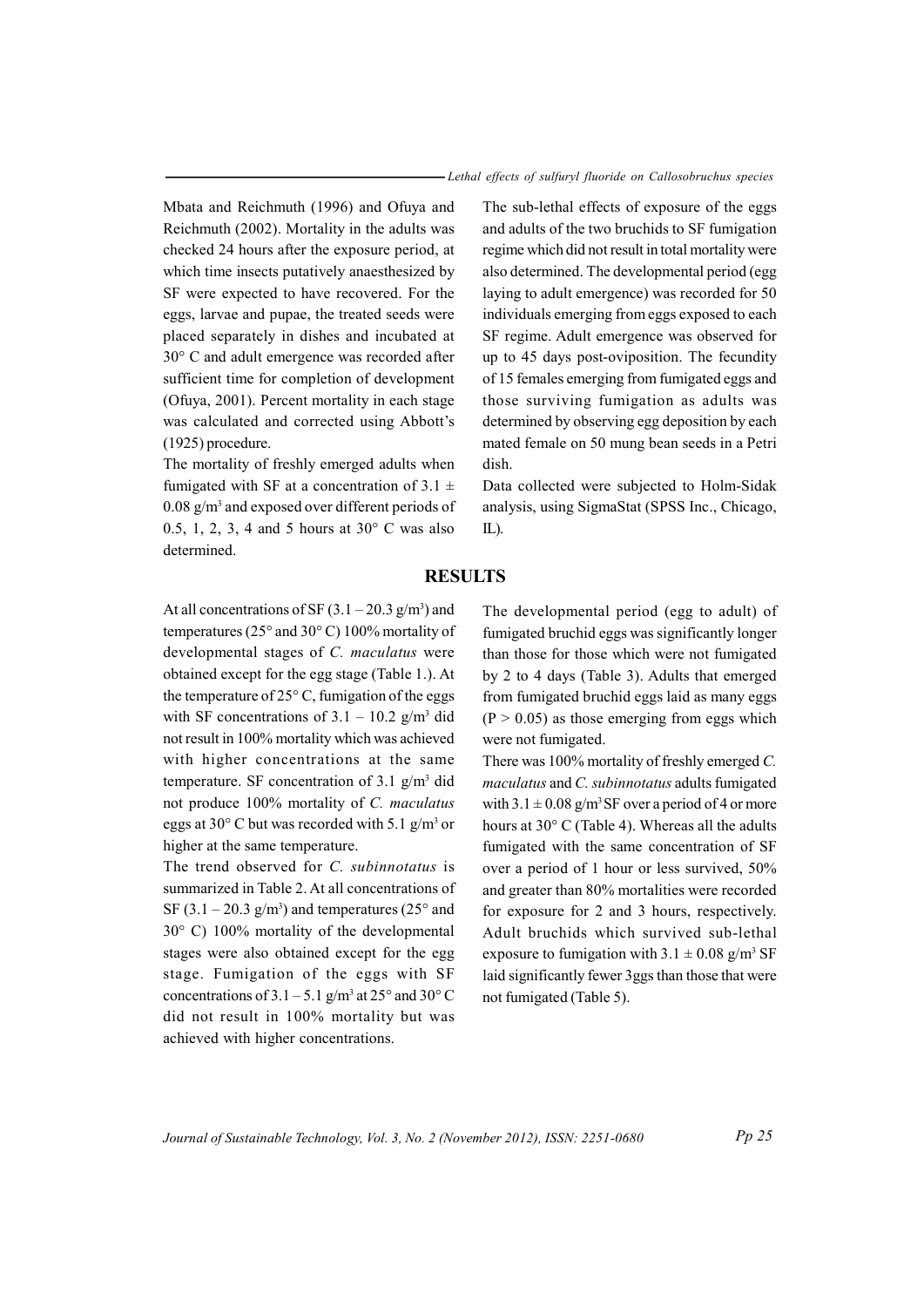| <b>SF</b> concentration | C.<br>maculatus | $\mathbf{p}$ *<br>Mean % corrected mortality at: |                  |             |
|-------------------------|-----------------|--------------------------------------------------|------------------|-------------|
| $g/m^3$                 | stage           | $25^{\circ}$ C                                   | $30^{\circ}$ C   |             |
| $3.1 \pm 0.01$          | Adult           | $100.0 \pm 0.00$                                 | $100.0 \pm 0.00$ |             |
|                         | Egg             | $34.10 \pm 9.10$                                 | $60.5 \pm 6.25$  | ${}_{0.05}$ |
|                         | Larva           | $100.0 \pm 0.00$                                 | $100.0 \pm 0.00$ |             |
|                         | Pupa            | $100.0 \pm 0.00$                                 | $100.0 \pm 0.00$ |             |
| $5.1 \pm 0.01$          | Adult           | $100.0 \pm 0.00$                                 | $100.0 \pm 0.00$ |             |
|                         | Egg             | $89.6 \pm 3.31$                                  | $100.0 \pm 0.00$ | ${}_{0.05}$ |
|                         | Larva           | $100.0 \pm 0.00$                                 | $100.0 \pm 0.00$ |             |
|                         | Pupa            | $100.0 \pm 0.00$                                 | $100.0 \pm 0.00$ |             |
| $10.2 \pm 0.03$         | Adult           | $100.0 \pm 0.00$                                 | $100.0 \pm 0.00$ |             |
|                         | Egg             | $94.0 \pm 1.81$                                  | $100.0 \pm 0.00$ | ${}_{0.05}$ |
|                         | Larva           | $100.0 \pm 0.00$                                 | $100.0 \pm 0.00$ |             |
|                         | Pupa            | $100.0 \pm 0.00$                                 | $100.0 \pm 0.00$ |             |
| $15.2 \pm 0.20$         | Egg             | $100.0 \pm 0.00$                                 | $100.0 \pm 0.00$ |             |
|                         | Larva           | $100.0 \pm 0.00$                                 | $100.0 \pm 0.00$ |             |
|                         | Pupa            | $100.0 \pm 0.00$                                 | $100.0 \pm 0.00$ |             |
| $20.3 \pm 0.19$         | Egg             | $100.0 \pm 0.00$                                 | $100.0 \pm 0.00$ |             |
|                         | Larva           | $100.0 \pm 0.00$                                 | $100.0 \pm 0.00$ |             |
|                         | Pupa            | $100.0 \pm 0.00$                                 | $100.0 \pm 0.00$ |             |

Table 1: Mortality of developmental stages of C. maculatus fumigated with different concentrations of SF and at two different temperatures

\*Holm-Sidak test

# Table 2: Mortality of developmental stages of C. subinnotatus fumigated with different concentrations of SF and at two different temperatures

| <b>SF</b> concentration | C. maculatus | Mean % corrected mortality at: |                  | P*          |
|-------------------------|--------------|--------------------------------|------------------|-------------|
| $g/m^3$                 | stage        | $25^{\circ}$ C                 | $30^{\circ}$ C   |             |
| $3.1 \pm 0.01$          | Adult        | $100.0 \pm 0.00$               | $100.0 \pm 0.00$ |             |
|                         | Egg          | $39.2 \pm 0.96$                | $71.4 \pm 2.88$  | ${}_{0.05}$ |
|                         | Larva        | $100.0 \pm 0.00$               | $100.0 \pm 0.00$ |             |
|                         | Pupa         | $100.0 \pm 0.00$               | $100.0 \pm 0.00$ |             |
| $5.1 \pm 0.01$          | Adult        | $100.0 \pm 0.00$               | $100.0 \pm 0.00$ |             |
|                         | Egg          | $82.5 \pm 3.01$                | $93.1 \pm 1.36$  | ${}_{0.05}$ |
|                         | Larva        | $100.0 \pm 0.00$               | $100.0 \pm 0.00$ |             |
|                         | Pupa         | $100.0 \pm 0.00$               | $100.0 \pm 0.00$ |             |
| $10.2 \pm 0.03$         | Adult        | $100.0 \pm 0.00$               | $100.0 \pm 0.00$ |             |
|                         | Egg          | $100.0 \pm 0.00$               | $100.0 \pm 0.00$ |             |
|                         | Larva        | $100.0 \pm 0.00$               | $100.0 \pm 0.00$ |             |
|                         | Pupa         | $100.0 \pm 0.00$               | $100.0 \pm 0.00$ |             |
| $15.2 \pm 0.20$         | Egg          | $100.0 \pm 0.00$               | $100.0 \pm 0.00$ |             |
|                         | Larva        | $100.0 \pm 0.00$               | $100.0 \pm 0.00$ |             |
|                         | Pupa         | $100.0 \pm 0.00$               | $100.0 \pm 0.00$ |             |
| $20.3 \pm 0.19$         | Egg          | $100.0 \pm 0.00$               | $100.0 \pm 0.00$ |             |
|                         | Larva        | $100.0 \pm 0.00$               | $100.0 \pm 0.00$ |             |
|                         | Pupa         | $100.0 \pm 0.00$               | $100.0 \pm 0.00$ |             |

\*Holm-Sidak test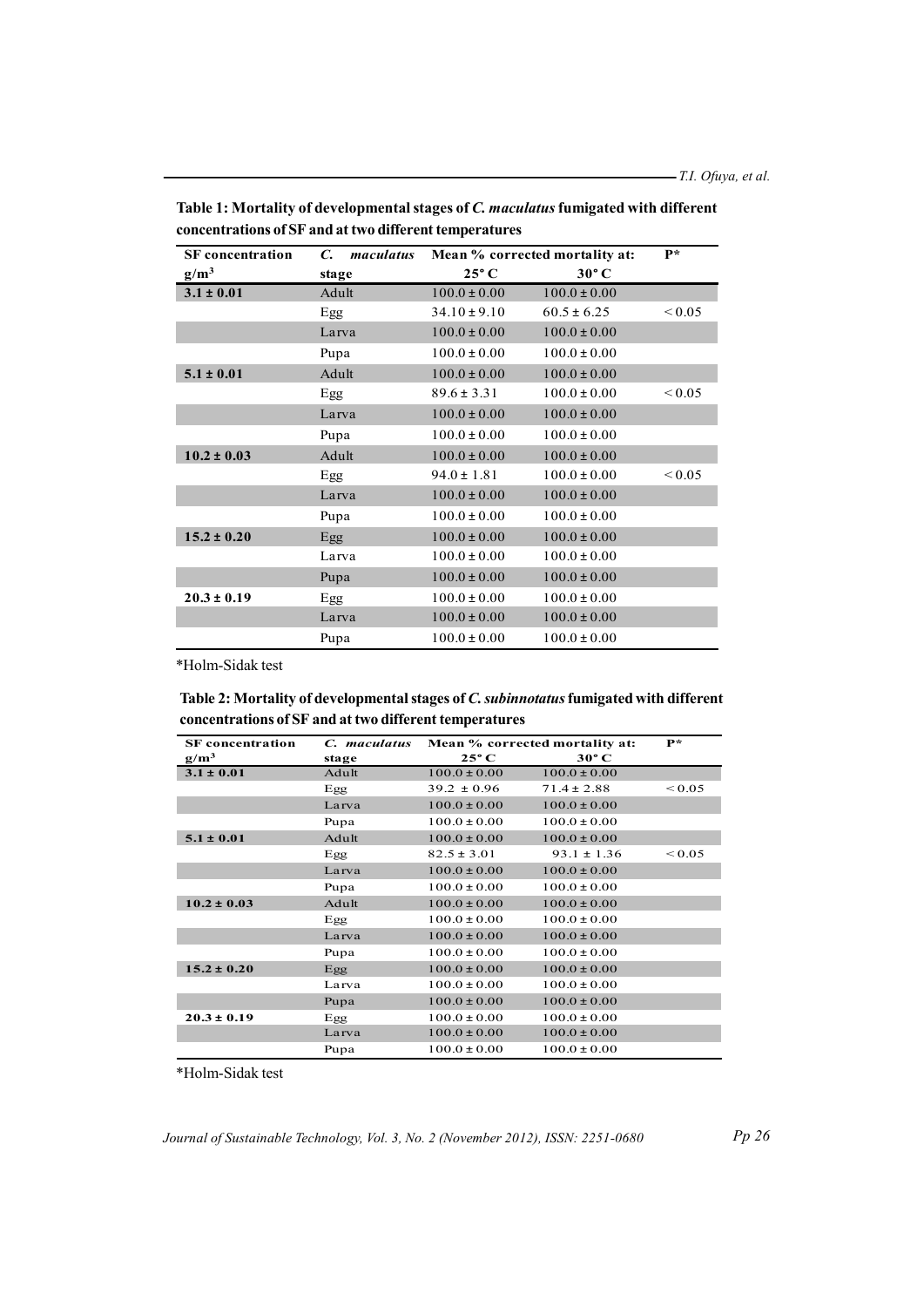- Lethal effects of sulfuryl fluoride on Callosobruchus species

| <b>SF</b> concentration<br>$g/m^3$ | developmental<br>Mean<br>period<br>(days) for: |                  | Mean number of eggs laid by female<br>emerging from fumigated eggs of: |                  |  |
|------------------------------------|------------------------------------------------|------------------|------------------------------------------------------------------------|------------------|--|
|                                    | C. maculatus                                   | C. subinnotatus  | C. maculatus                                                           | C. subinnotatus  |  |
| 3.1                                | $27.4 \pm 0.18b$                               | $39.3 \pm 0.33b$ | $68.4 \pm 1.90a$                                                       | $39.5 \pm 4.39a$ |  |
| 5.1                                | $27.6 \pm 0.18b$                               | $39.9 \pm 0.31b$ | $65.1 \pm 2.09a$                                                       | $44.3 \pm 3.77a$ |  |
| Control                            | $25.4 \pm 0.21a$                               | $35.2 \pm 0.26a$ | $66.5 \pm 3.37a$                                                       | $47.6 \pm 3.93a$ |  |

Table 3: Developmental period (egg-adult) and fecundity of adults of C. maculatus and C. subinnotatus emerging from eggs fumigated with sub-lethal concentrations of SF for 24 hours at

Means in each column followed by the same letters are not significantly different at  $P = 0.001$  by Holm-Sidak test

Table 4: Mortality of freshly emerged C. maculatus and C. subinnotatus adults fumigated with  $3.1 \pm 0.08$  g/m<sup>3</sup> SF over different periods of exposure at 30° C

| <b>Exposure period (Hours)</b> | Mean % corrected mortality of adults of: |                   |  |
|--------------------------------|------------------------------------------|-------------------|--|
|                                | C. maculatus                             | C. subinnotatus   |  |
| 0.5                            | $0.0 \pm 0.00a$                          | $0.0 \pm 0.00a$   |  |
|                                | $0.0 \pm 0.00a$                          | $0.0 \pm 0.00a$   |  |
| $\overline{2}$                 | $50.0 \pm 5.77c$                         | $50.0 \pm 2.88c$  |  |
| 3                              | $85.0 \pm 2.89d$                         | $86.7 \pm 1.67$ d |  |
| 4                              | $100.0 \pm 0.00e$                        | $100.0 \pm 0.00e$ |  |
|                                | $100.0 \pm 0.00e$                        | $100.0 \pm 0.00e$ |  |

Means in each column followed by the same letters are not significantly different at 5% level by Holm-Sidak test

Table 5: Fecundity of adults of C. maculatus and C. subinnotatus surviving direct sub-lethal treatment with 3.1  $\pm$  0.08 g/m3 SF over different periods of exposure at 30° C\*

| <b>Exposure period (hours)</b> | Mean number of eggs laid by female surviving fumigation: |                    |  |
|--------------------------------|----------------------------------------------------------|--------------------|--|
|                                | C. maculatus                                             | C. subinnotatus    |  |
| 0.5                            | $41.0 \pm 3.18a$                                         | $41.0 \pm 3.18b$   |  |
|                                | $41.1 \pm 5.00a$                                         | $34.9 \pm 2.93$ ab |  |
|                                | $32.0 \pm 5.50a$                                         | $25.4 \pm 2.62a$   |  |
| Control                        | $65.4 \pm 2.92b$                                         | $52.7 \pm 3.18c$   |  |

Means in each column followed by the same letters are not significantly different at  $P = 0.001$  by Holm-Sidak test.

\*Females which did not lay any eggs or died within 3 days after treatment were not taken into account.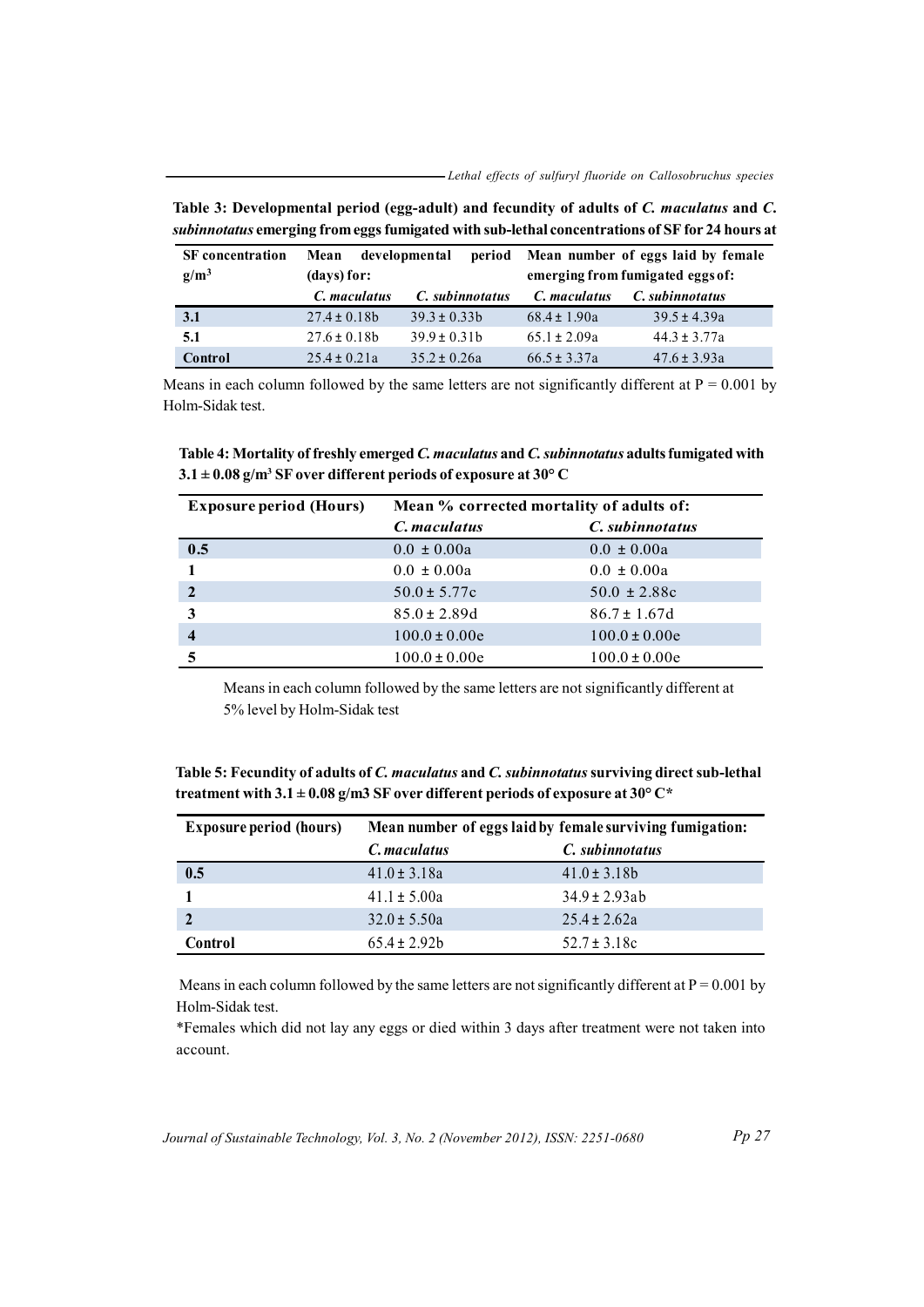- T.I. Ofuya, et al.

### **DISCUSSION**

The results showed that all developmental stages of C. maculatus and C. subinnotatus were killed by fumigation with 10  $g/m^3$  of SF at  $30^{\circ}$  C for 24 hours. The eggs of the bruchids were more tolerant to SF than the adults, larvae and pupae. This is consistent with observations reported by several other workers on the lethal effects of SF to developmental stages of other stored products insect pests particularly in the Order Coleoptera (Bell et al., 2003; Faruki et al., 2005; Baltaci et al., 2008). It has been observed that eggs of insect pests of different ages are variably susceptible to SF (Bell and Savvidou, 1999; Schneider and Hartsell, 1999; Baltaci et al., 2009), however, variation in the susceptibility of bruchid eggs with age to SF was not investigated in this study.

Complete mortality of adults, larvae and pupae of the two bruchids was achieved when fumigated with 3.1  $g/m^3$  or more of SF at 25 $\degree$  C. Guogan et al. (1999) reported that generally for many beetles, pupae were more resistant to SF treatment than larvae which were in turn more resistant than adults. Adult bruchids were observed in this study to be killed by the lowest SF concentration tested (i.e.  $3.1$  g/m<sup>3</sup>) in just 4 hours at 30° C. It is possible that larvae and pupae of the bruchids may similarly be killed at exposure periods of less than 24 hours, but it has to be empirically verified. This way, the relative tolerance of pupae, larvae and adults of C. maculatus and C. subinnotatus to SF treatment can be accurately determined.

The results in the case of bruchid eggs have also demonstrated the modulating role of temperature in the insecticidal action of SF that has been reported by many workers (Bell and Savvidou, 1999; Bell et al., 1999; Reichmuth et al., 1999; Bell, 2006; Baltaci et al., 2009). When there were survivors after fumigation of bruchid

eggs with SF, mortality was always higher at 30° C than at  $25^{\circ}$  C. Thus, when for instance fumigation of C. maculatus eggs with 5.1  $g/m<sup>3</sup>$ of SF caused 89.6% mortality at  $25^{\circ}$  C, 100% egg mortality was obtained at 30° C. Guogan et al. (1999) in studies in China observed 100% kill of eggs of the adzuki bean beetle, C. chinensis subjected to fumigation with 15  $g/m<sup>3</sup>$  of SF at 20<sup>o</sup> C for 48 hours and suggested an application of 35 g/m<sup>3</sup> of SF at 20-24° C for 24-48 hours for the control of the pest. This is in consonance with our findings considering the fact that our studies were carried out at higher temperatures. Increased insect metabolism at higher temperatures has been suggested to elucidate their susceptibility to fumigant action at such temperatures (Price, 1985).

It was observed that the development period (egg to adult) of fumigated bruchid eggs was significantly longer than for those which were not fumigated. It has been demonstrated that the development of insect eggs does proceed, although presumably at a reduced rate during exposure to SF (Bell et al., 2004). This may partly explain delayed emergence of adults from eggs fumigated with SF. Aside this delay, postembryonic development may have occurred normally because emerging individuals did not manifest impaired reproduction. The females were as fecund as those emerging from eggs which were not subjected to fumigation.

It was further observed that the fecundity of adult females of both C. maculatus and C. subinnotatus surviving direct sub-lethal fumigation with SF was significantly reduced in comparison with females that were not subjected to fumigation. It was important that in taking the oviposition count, females which did not lay eggs at all and those that died within 3 days post-fumigation were discountenanced. Thus,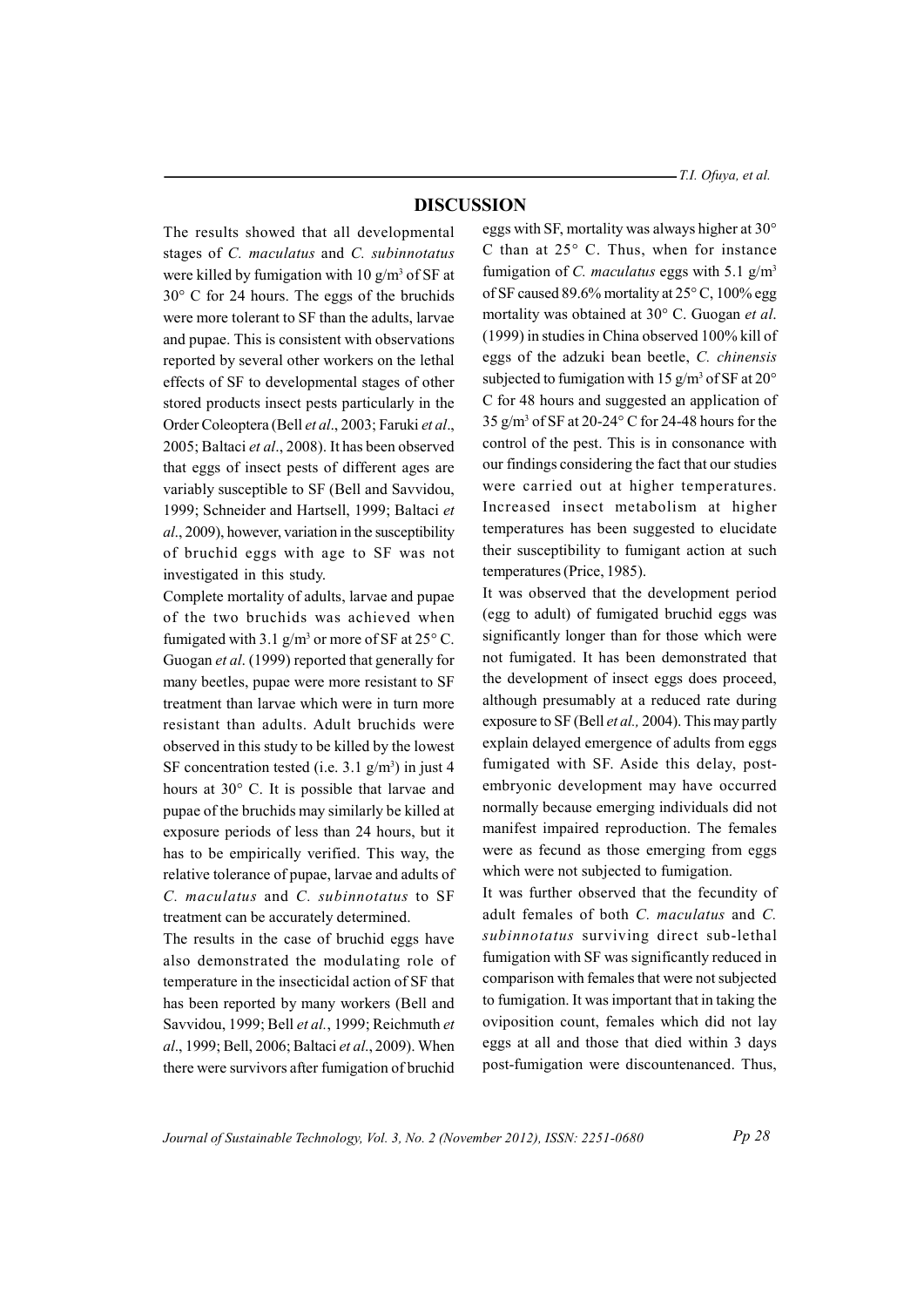- Lethal effects of sulfuryl fluoride on Callosobruchus species

reduction of lifespan as a result of SF fumigation which was casually observed may not have played a significant role in the reduction of fecundity, since at least for C. maculatus, majority of the eggs are laid in the first 3 days (Credland and Wright, 1989). It has earlier been postulated that cellular energy deprivation in the insect caused by exposure to SF (Meikle et al., 1963), even for the putatively short duration, was sufficient to somewhat hinder reproduction and oviposition in the beetles.

It is important that SF that is being advocated as a replacement fumigant for methyl bromide is tested against all major insect pests of stored

food commodities in different parts of the world. As a result of severe cross infestation which can arise from poor storage and product handling especially in developing countries, food commodities in some situations can become infested with an array of different insect species. For instance, on stored dried cocovam chips in Nigeria, Nwana (1993) recorded more than 10 different insect species including C. maculatus. In such situations, the species with the highest tolerance to SF will determine the dosage for complete control of infestation.

## **ACKNOWLEDGEMENTS**

Prof. Dr. Thomas Ofuva utilized an Alexander von Humboldt Research Fellowship to visit the Institute for Ecological Chemistry, Plant Analysis and Stored Products Protection, Berlin, Germany. We express gratitude for assistance received from all the technical staff of the Institute.

#### **REFERENCES**

- ABBOTT, W.S. (1925). A method of computing the effectiveness of an insecticide. Journal of Economic Entomology 18: 265-267.
- BALTACI, D., KLEMENTZ, D., GEROWITT, B., DRINKALL, M.J. and REICHMUTH, C. (2008). Sulfuryl fluoride against all the life stages of rust-red grain beetle (Cryptolestes) *ferrugineus*) and merchant beetle (Oryzaephilus mercator). Proceedings of 2008 Annual Research Conference on Methyl Bromide Alternatives and Emmissions Reductions.  $http://$ www.mbao.org.
- BALTACI, D., KLEMENTZ, D., GEROWITT, B., DRINKALL, M.J. and REICHMUTH, C. (2009). Lethal effects of sulfuryl fluoride on eggs of different ages and other life stages of the warehouse moth Ephestia elutella (Hubner). Journal of Stored Products Research 45: 19-23.
- BELL, C.H. (2000). Fumigation in the  $21<sup>st</sup>$ century. Crop Protection 19: 563-569.
- **BELL, C.H. (2006).** Factors affecting the efficacy of sulphuryl fluoride as a fumigant. In: Proceedings of the 9<sup>th</sup> International Working Conference on Stored Product Protection, Lorini et al., (eds), Brazilian Post-harvest Association, Campinas, Brazil, 519-526.
- BELL, C.H. and SAVVIDOU, N. (1999). The toxicity of Vikane (sulfuryl fluoride) to age groups of eggs of the Mediterranean flour moth (Ephestia keuhniella). Journal of Stored Products Research 35: 233-247.
- **BELL, C.H., SAVVIDOU, N. and WONTNER-**SMITH, T.J. (1999). The toxicity of sulfuryl fluoride (Vikane\*) to eggs of insect pests of flour mills. In: Stored Products Protection Volume 1 (Proceedings of the  $7<sup>th</sup>$ International Working Conference on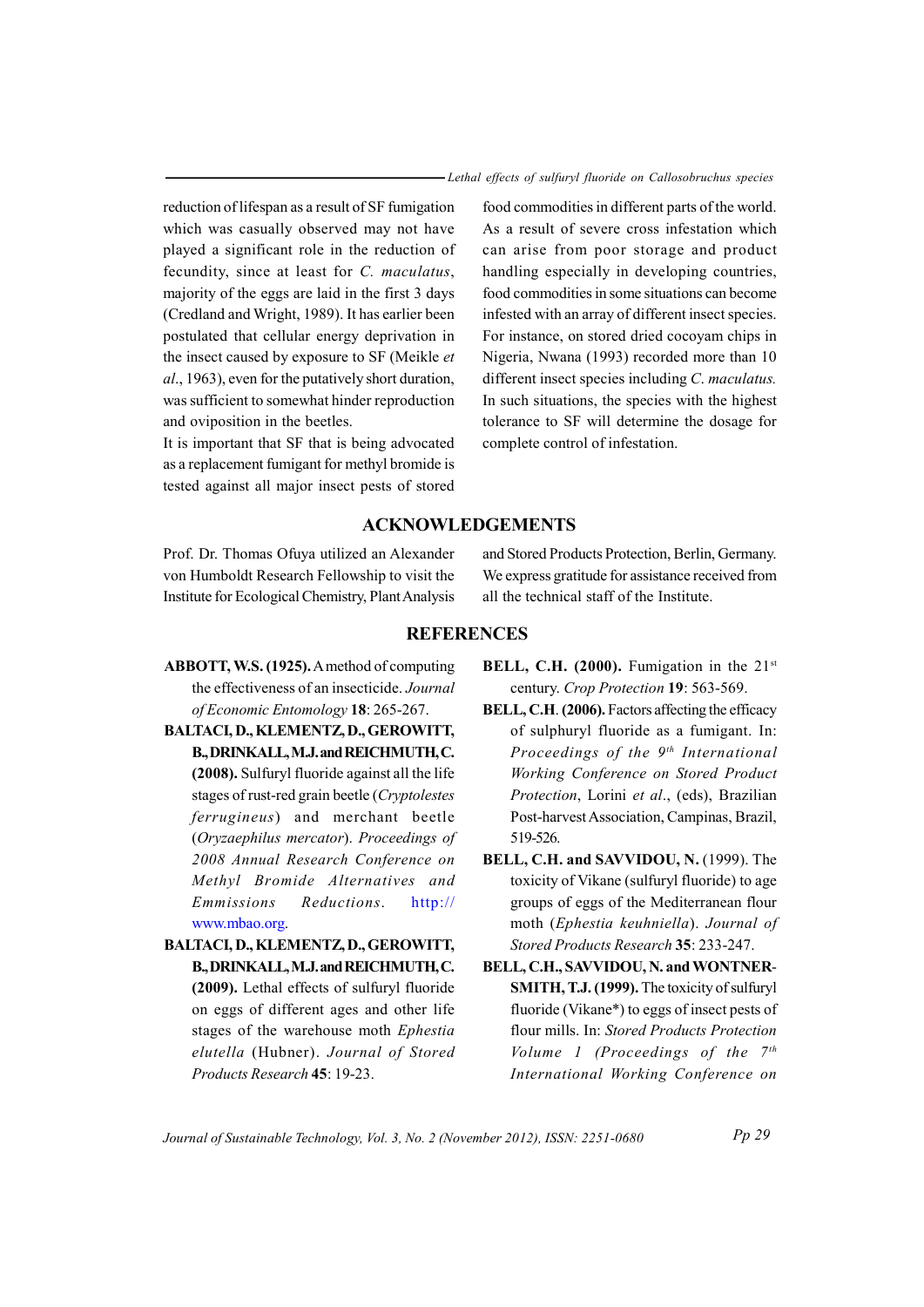-T.I. Ofuya, et al.

Stored Product Protection, 14-19 October 1998, Beijing, China), Zuxun, J., Quan, L., Yongsheng, L., Xianchang, T. & Lianghua, G. (eds), Chengdu, China Sichuan Publishing House of Science & Technology, pp. 324-329.

- BELL, C.H., WONTNER-SMITH, T.J. and SAVVIDOU, N. (2003). Some properties of sulfuryl fluoride in relation to its use as a fumigant in the cereals industry. In: Advances in Stored Product Protection (Proceedings of the  $8<sup>th</sup>$  International Working Conference on Stored Product Protection, 22-26 July 2002, York, UK, Credland, P.F., Armitage, D.M., Bell, C.H., Cogan, P.M. & Highley, E. (eds) Wallingford, CAB International, pp. 910-915
- BELL, C.H., SAVVIDOU, N., WONTNER-SMITH, T.J., CARDWELL, S.K and BODLE, C. (2004). Development of sulphuryl fluoride as a fumigant for the milling industry. HGCA Project Report No. 333., Home-Grown Cereals Authority, London, 67 pp.
- CREDLAND, P.F. and WRIGHT, A.W. (1989). Factors affecting female fecundity in the seed beetle, Callosobruchus maculatus (Coleoptera: Bruchidae). Journal of Stored Products Research 25: 125-136.
- FARUKI, S.I., MIYANOSHITA, A. and **IMAMURA, T.** (2005). Toxicity of sulfuryl fluoride to the developmental stages of the maize weevil, Sitophilus zeamais Motschulsky (Coloeptera: Curculionidae) at different exposure periods. International Pest Control 47: 133-138.
- GUOGAN, X., ZHONGMEI, C., ZHAO, S. and NENGZHI, Q. (1999). The development of sulfuryl fluoride  $(SO<sub>2</sub>F<sub>2</sub>)$  in China – a brief introduction. In: Stored Products

Protection Volume 1 (Proceedings of the 7th International Working Conference on Stored Product Protection, 14-19 October 1998, Beijing, China), Zuxun, J., Quan, L., Yongsheng, L., Xianchang, T. & Lianghua, G. (eds), Chengdu, China Sichuan Publishing House of Science & Technology, pp. 562-566.

- MBATA, GN. and REICHMUTH, C. (1996). The comparative effectiveness of different modified atmospheres for the disinfestations of bambara groundnuts, Vigna subterranea (L.) Verde, infested by Callosobruchus subinnotatus (Pic) (Coleoptera: Bruchidae). Journal of Stored Products Research 32:  $45 - 51$ .
- MEIKLE, R.W., STEWART, D. and GLOBUS, **O.A.** (1963). Drywood termite metabolism of Vikane gas fumigant as shown by labelled pool technique. Journal of Agricultural Food Chemistry 11: 226-230.
- NWANA, I.E. (1993). A survey of storage Coloeptera which attack dried cocoyam chips in Nigeria. Journal of Stored Products Research 29: 95-98.
- ODEYEMI, O.O., GBAYE, O.A. and AKEJU, O. (2006). Resistance of Callosobruchus *maculatus* (Fab.) to pirimiphos methyl in three zones of Nigeria. In: Proceedings of the 9<sup>th</sup> International Working Conference on Stored Product Protection, Lorini et al., (eds), Brazilian Post-harvest Association, Campinas, Brazil, 324-329.
- **OFUYA, T.I.** (2001). Biology, ecology and control of insect pests of stored food legumes in Nigeria. In: Pests of Stored Cereals and Pulses in Nigeria: Biology, Ecology and Control, Ofuya, T.I. and Lale, N.E.S. (eds), Dave Collins Publications, Akure, Nigeria, pp. 24-58.